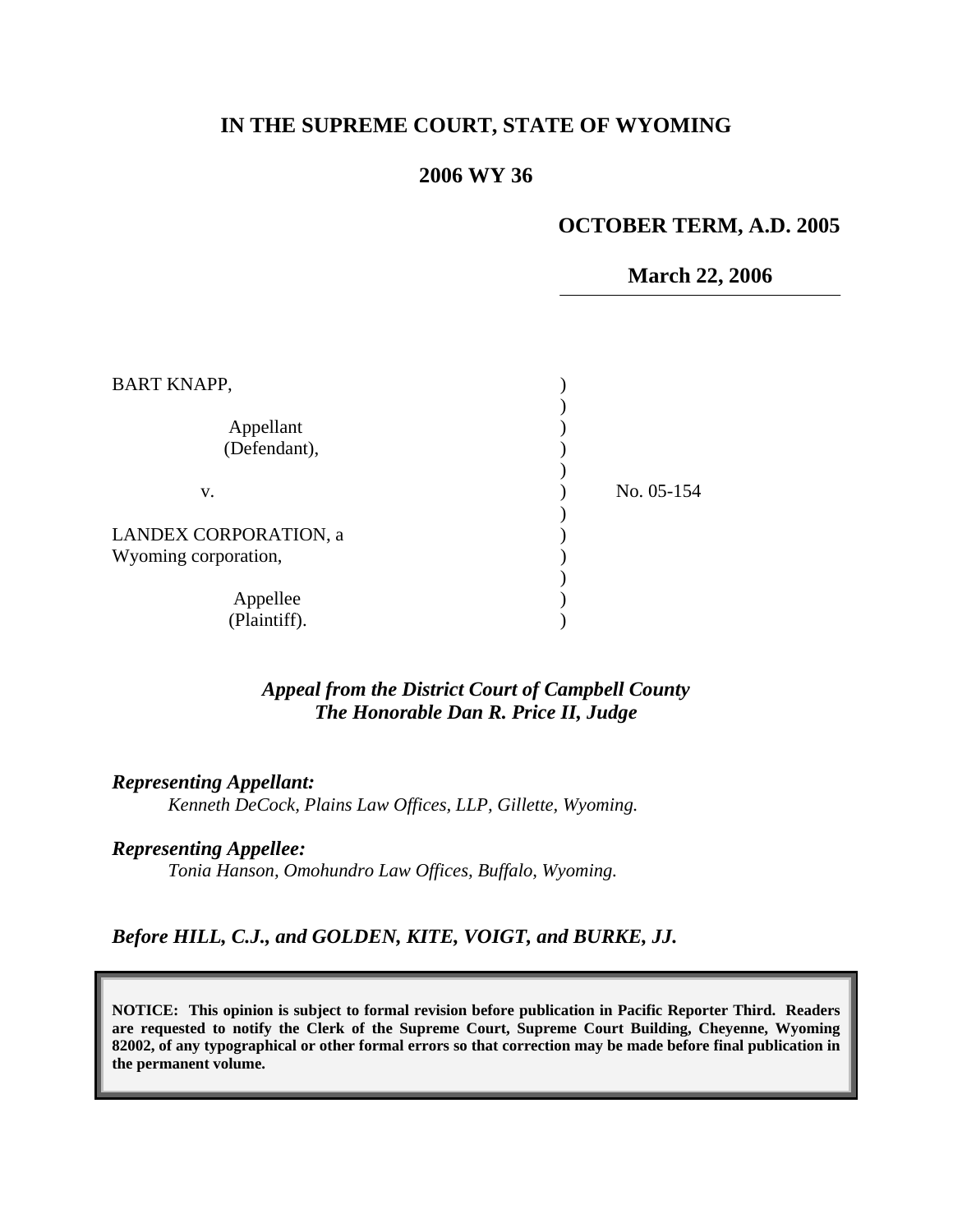#### **BURKE, Justice.**

[¶1] Mr. Knapp appeals from an order granting summary judgment in favor of Landex Corporation (Landex). He contends that summary judgment was improper because genuine issues of material fact existed regarding the timeliness of his attempt to cure default on a real estate purchase agreement. We agree that genuine issues of material fact exist and, accordingly, we reverse and remand.

### *ISSUE*

[¶2] The dispositive issue on appeal is whether the district court erred in granting summary judgment in favor of Landex.

## *FACTS*

[¶3] On September 22, 2004, Landex filed a Complaint for Ejectment alleging that Mr. Knapp was in default on an Agreement for Sale of Real Property (Agreement). Pursuant to the terms of the Agreement, Mr. Knapp agreed to pay Landex Three Hundred Fifteen Dollars and Ninety Cents (\$315.90) per month beginning August 1, 1995, and continuing thereafter until August 1, 2007, at which time the remaining balance of the purchase price would be due and payable in full. The complaint alleged that Mr. Knapp's last monthly installment was made on or about August 15, 2002. As a result of Mr. Knapp's missed payments, Landex sent a notice of default to him on April [1](#page-1-0)7, 2003.<sup>1</sup>

[¶4] In its complaint, Landex asserted that the notice "advised [Mr. Knapp] that failure to pay all principal and interest payments then due on or before thirty (30) days following mailing of said written notice would result in a default of the Agreement and [Landex] would exercise all rights available to it under the Agreement." The complaint further alleged that Mr. Knapp "failed to cure said default within thirty (30) days of the mailing

17. DEFAULT

 $\overline{a}$ 

<span id="page-1-0"></span> $<sup>1</sup>$  The default provision of the Agreement provides:</sup>

<sup>. . .</sup> In the event the BUYER shall fail or neglect . . . to make any payment when said payment becomes due and payable, . . . LANDEX shall have the right at any time thereafter, to notify the BUYER in writing of the nature and extent of such default, and if such default is not corrected within thirty (30) days of the mailing of said notice, LANDEX shall have the right, at any time thereafter, without further notice, to terminate and cancel all rights of the BUYER under this agreement, . . . and LANDEX shall have the further right to immediately re-enter and take possession of said real property and be released of all obligations to convey the same to the BUYER. . . .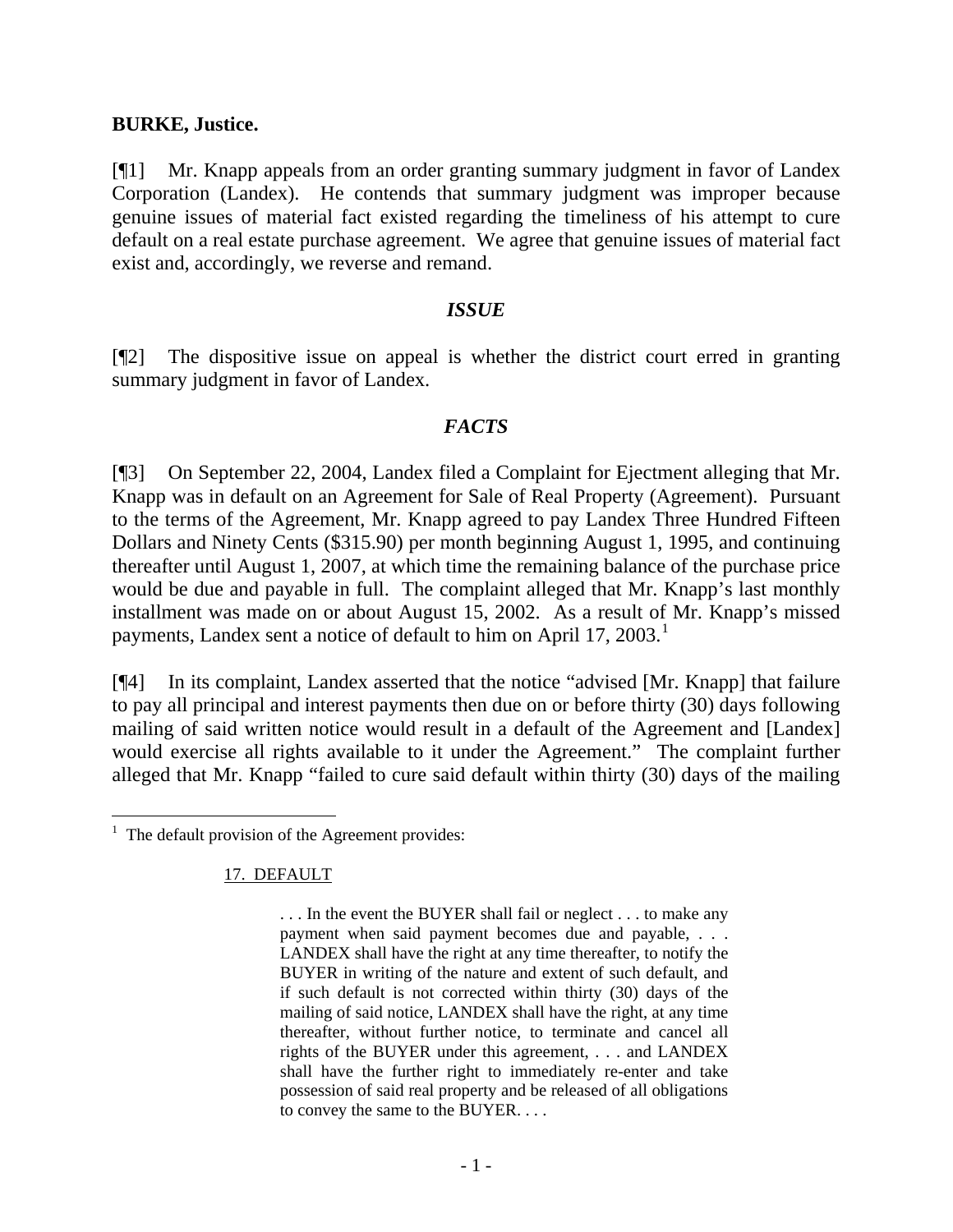of said notice." In his responsive pleading, Mr. Knapp generally denied the allegations of the complaint, and, for his counterclaim, asserted that the notice extended the time to cure the default to May 21, 2003. Mr. Knapp also alleged that he mailed the curative payment to Landex on or about May 18, 2003. In its answer to the counterclaim, Landex denied that the notice extended the time to cure default and also denied that the payment was timely received. Landex then moved for summary judgment.

[¶5] In support of its motion for summary judgment, Landex filed an affidavit, a payment history, a postal receipt with a delivery date of April 19, 2003, a copy of the Agreement, and Mr. Knapp's responses to discovery requests. Mr. Knapp filed a response and brief in opposition to the motion and attached the notice, postal receipts, and a letter dated May [2](#page-2-0)3, 2003, from Landex.<sup>2</sup> Mr. Knapp did not file an affidavit in support of his opposition to the motion.

[¶6] After a hearing on the motion, the district court granted summary judgment in favor of Landex. The district court found that the default provision of the Agreement was not effectively modified to extend the time to cure default because the alleged modification was unsupported by consideration. As a result, the district court concluded that Mr. Knapp failed to timely cure the default in accordance with the terms of the Agreement. This appeal followed.

# *STANDARD OF REVIEW*

[¶7] Our standard of review governing summary judgment is well known and often repeated:

> Summary judgment is proper "if the pleadings, depositions, answers to interrogatories, and admissions on file, together with the affidavits, if any, show that there is no genuine issue as to any material fact and that the moving party is entitled to a judgment as a matter of law." W.R.C.P. 56(c). A genuine issue of material fact exists when a disputed fact, if proven, would establish or refute an essential element of a cause of action or a defense that a party has asserted. *Metz Beverage Co. v. Wyoming Beverages, Inc*., 2002 WY 21, ¶ 9, 39 P.3d 1051, [1055] (Wyo. 2002).

> We evaluate the propriety of a summary judgment by employing the same standards and by examining the same material as the district court. *Id*. We examine *de novo* the record, in the light most favorable to the party opposing the

 $\overline{a}$ 

<span id="page-2-0"></span><sup>&</sup>lt;sup>2</sup> The May 23, 2003, letter returned Mr. Knapp's payment.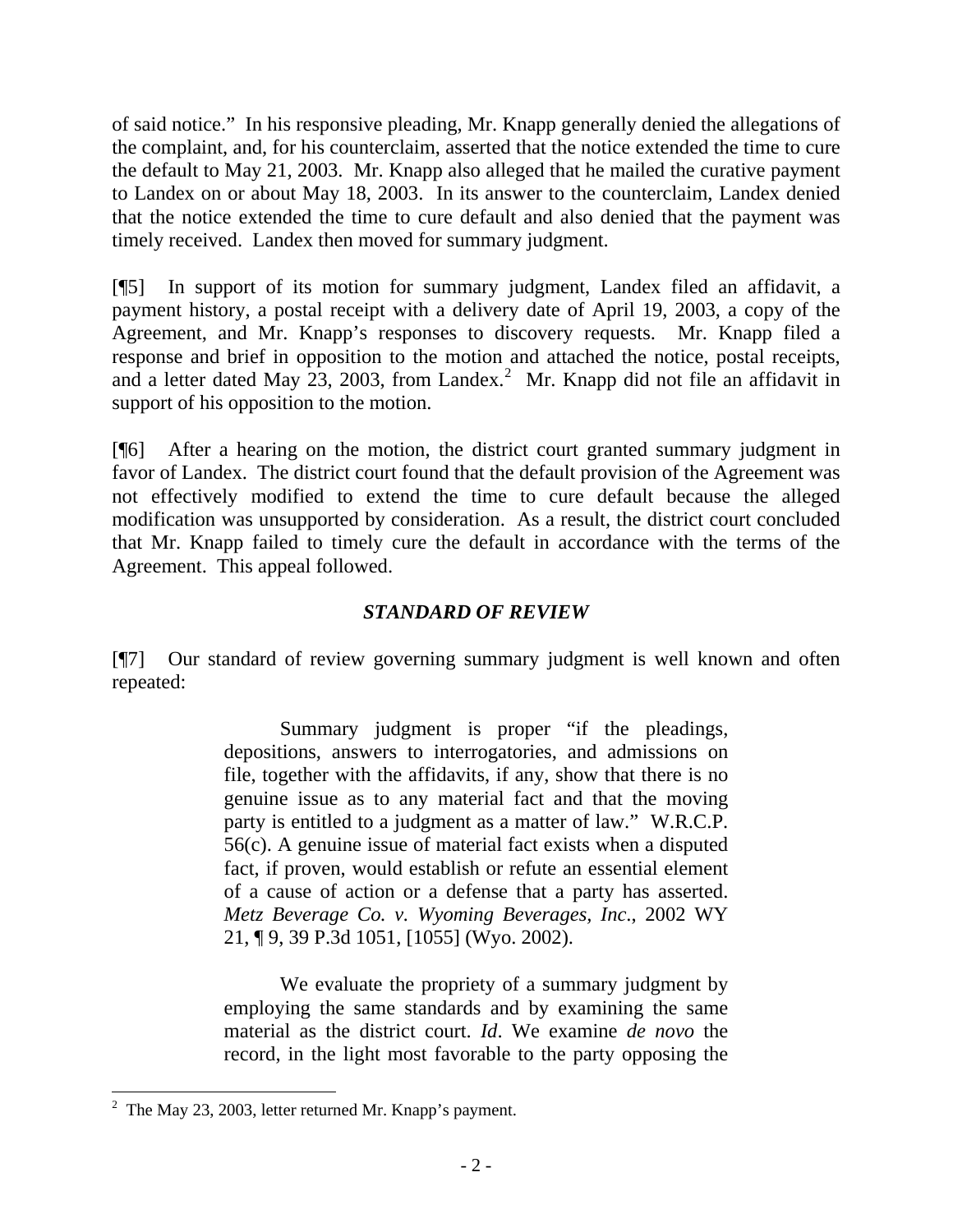motion, affording to that party the benefit of all favorable inferences that may be drawn from the record. *Roussalis v. Wyoming Medical Center, Inc.*, 4 P.3d 209, 229 (Wyo. 2000). If upon review of the record, doubt exists about the presence of issues of material fact, that doubt must be resolved against the party seeking summary judgment. *Id*. We accord no deference to the district court's decisions on issues of law. Metz,  $\P$ 9.

*Linton v. E. C. Cates Agency, Inc*[., 2005 WY 63, ¶¶ 6-7, 113 P.3d 26, 28 \(Wyo. 2005\)](http://www.lexis.com/research/xlink?app=00075&view=full&searchtype=get&search=2005+WY+63%2C+P6).

### *DISCUSSION*

[¶8] Mr. Knapp contends the district court improperly entered summary judgment. He claims that Landex extended the time to cure default to May 21, 2003. He relies upon the language of the notice which states in pertinent part that: "You have until May 21, 2003, ... to correct the ... default."<sup>[3](#page-3-0)</sup> A copy of the notice was attached to Mr. Knapp's brief,

 $\overline{a}$ 

Dear Bart

 This letter is pursuant to paragraph 17 of the agreement for sale of Property, Dated 6-3-1995, between you as buyer and Landex Corporation as seller regarding the following described real property; **SW1/4 SW1/4, Section 14, T.50N., R73W., of the 6th P.M. Campbell County, Wyoming** 

**Failure to make payments sense 8/15/02. The Payment made on 8/15/02 was in the rears for the April. 2002 payment. Principle and interest as of 5/15/03 to bring this account current will be \$3,895.63.** 

You have until May 21,2003, Said date being 30days from the date hereof to correct the above stated default. If you do not correct the default within that time, then, at that time all your rights under the above mentioned Agreement for sale of real property shall be immediately terminated and cancelled without future notice to you, Landex Corporation shall be released from all obligation to convey the property to you, and you shall immediately vacate the property and give up possession of same to Landex Corporation

> Sincerely, Landex Corporation  $\sqrt{s}$ Robert C Hartley President

(Emphasis in original.)

<span id="page-3-0"></span><sup>&</sup>lt;sup>3</sup> The letter states: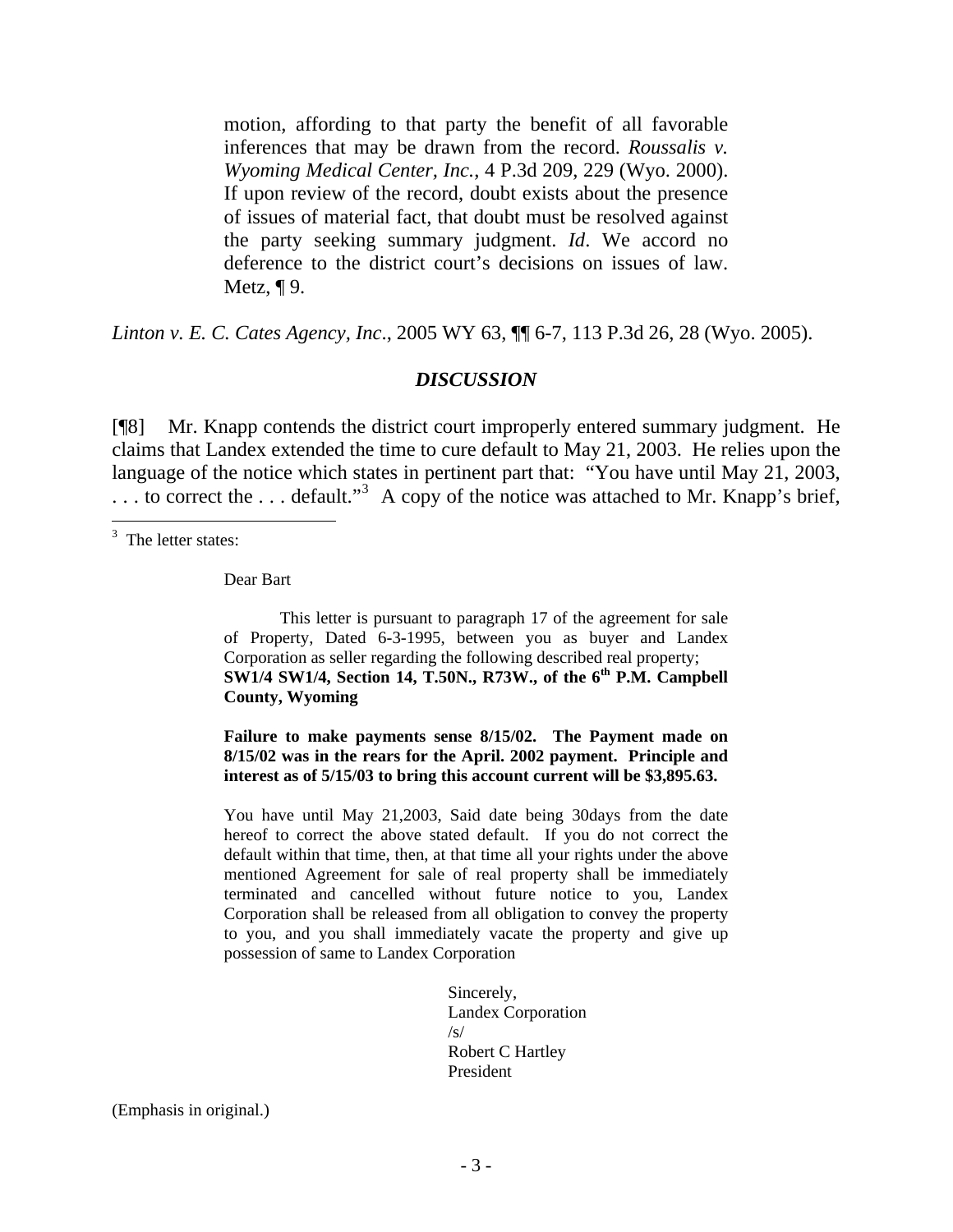but was not supported by affidavit. The notice was not attached as an exhibit to Mr. Knapp's answer or counterclaim and no other foundation was provided for the notice. As a result, we cannot properly consider its contents. *See, e.g., [Hunter v. Farmers Ins.](http://www.lexis.com/research/xlink?app=00075&view=full&searchtype=get&search=554+P.2d+1242)  Group*[, 554 P.2d 1239, 1242 \(Wyo. 1976\)](http://www.lexis.com/research/xlink?app=00075&view=full&searchtype=get&search=554+P.2d+1242) ("Evidence which is relied on to sustain or defeat a summary judgment must be such as would be admissible in evidence."); *[Stauffer](http://www.lexis.com/research/xlink?app=00075&view=full&searchtype=get&search=778+P.2d+1095)  Chem. Co. v. Curry*[, 778 P.2d 1083, 1095 \(Wyo. 1989\)](http://www.lexis.com/research/xlink?app=00075&view=full&searchtype=get&search=778+P.2d+1095) (Evidentiary materials submitted to oppose summary judgment "lacked proper foundation and, for that reason, were not competent."). We must, however, consider the pleadings, answers to interrogatories, and admissions on file, together with the affidavit filed by Landex, in determining whether summary judgment was proper. W.R.C.P. 56(c).

[¶9] In response to Mr. Knapp's assertions, Landex contends that it was entitled to summary judgment because Mr. Knapp failed to establish a genuine issue of material fact regarding whether Mr. Knapp cured the default. Landex contends that it was Mr. Knapp's burden to provide admissible evidence to avoid summary judgment. Because Mr. Knapp did not submit an affidavit and only attached copies of letters and postal receipts to his brief, Landex concludes that Mr. Knapp failed to meet his burden of demonstrating a genuine issue of material fact.

[¶10] In making its claim, Landex incorrectly places the initial burden on Mr. Knapp. Landex, as the moving party, was required to establish the *absence* of a genuine issue of material fact. Although no affidavits or other forms of admissible evidence were provided by Mr. Knapp in opposition to the summary judgment motion, the burden did not shift to Mr. Knapp until Landex sufficiently refuted the allegations made in Mr. Knapp's answer and counterclaim:

> "[T]he motion for summary judgment is a drastic remedy and one which is designed to pierce the formal allegations and reach the merits of the controversy--but only when no material issue of fact is present. Although both parties are obligated to come forward with their evidence, the burden is on the moving party to demonstrate that there is no genuine issue of material fact."

. . .

"Until the moving party has established with its supporting evidence that there are no genuine issues of material fact requiring a trial, the nonmoving party has no obligation to support his pleadings with any evidence."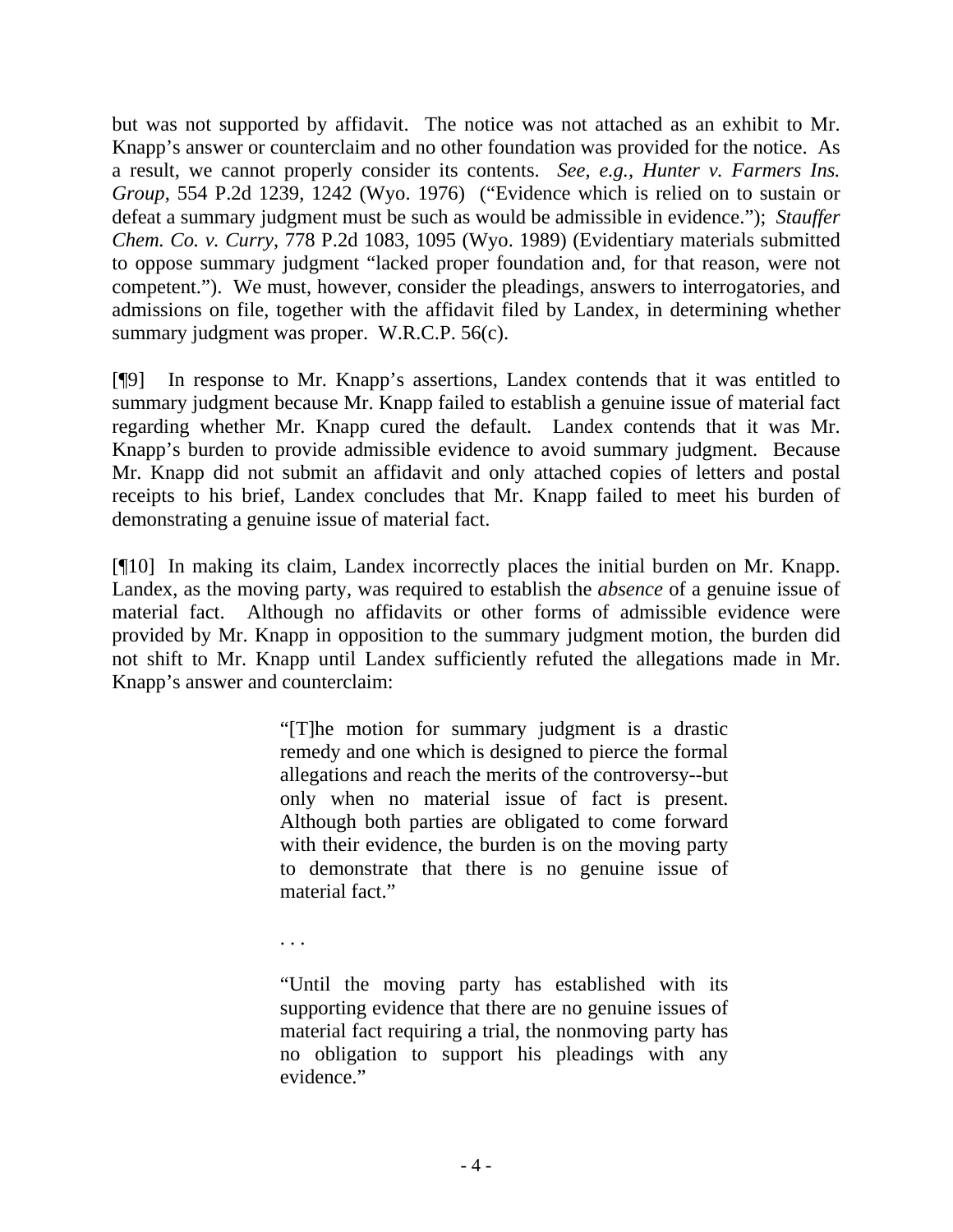*"If the moving party does not refute the averment of the nonmoving party, the nonmoving party may rely on its averment and has no obligation to present any factual support*."

*Drake v. Winkler*[, 838 P.2d 1177, 1180 \(Wyo. 1992\)](http://www.lexis.com/research/xlink?app=00075&view=full&searchtype=get&search=838+P.2d+1180) (internal citations omitted) (emphasis added).

[¶11] Prior to summary judgment, Mr. Knapp raised the issue that Landex extended the time to cure default. In his counterclaim, Mr. Knapp asserted the following:

> VI. On April 17, 2003[,] Plaintiff sen[t] Defendant a letter advising Defendant he was again in default and that Defendant had until May 21, 2003[,] to correct the default. Defendant mailed Plaintiff the money to correct the default on or about May 18, 2003.

In response to Landex's interrogatories, Mr. Knapp referenced the April 17, 2003, notice and listed the letter as a trial exhibit. Additionally, Mr. Knapp denied a request for admission that he failed to cure the default identified in the notice within thirty (30) days of April 17, 2003. These averments were sufficient to create a dispute regarding the time available to Mr. Knapp to cure the default. In order to prevail on summary judgment, Landex was required to demonstrate the absence of a genuine issue of material fact regarding the notice of default and the time provided to Mr. Knapp to cure the default. Landex failed to meet that burden.

[¶12] Landex simply ignored Mr. Knapp's allegations concerning the extension of time. In its affidavit filed in support of summary judgment, Landex skirted the issue by stating that:

- 9. After receiving no payment from or after August 15, 2002, I once again mailed a notice of default to Knapp on April 17, 2003 advising of Knapp's default which notice was received by Knapp on April 19, 2003. A copy of the U.S. Postal Service return receipt certificate is attached hereto as Exhibit "2."
- 10. I did not receive payment by May 19, 2003 and, as a result of Knapp failing to cure his default, I recorded the Quitclaim Deed pursuant to the terms of the Contract.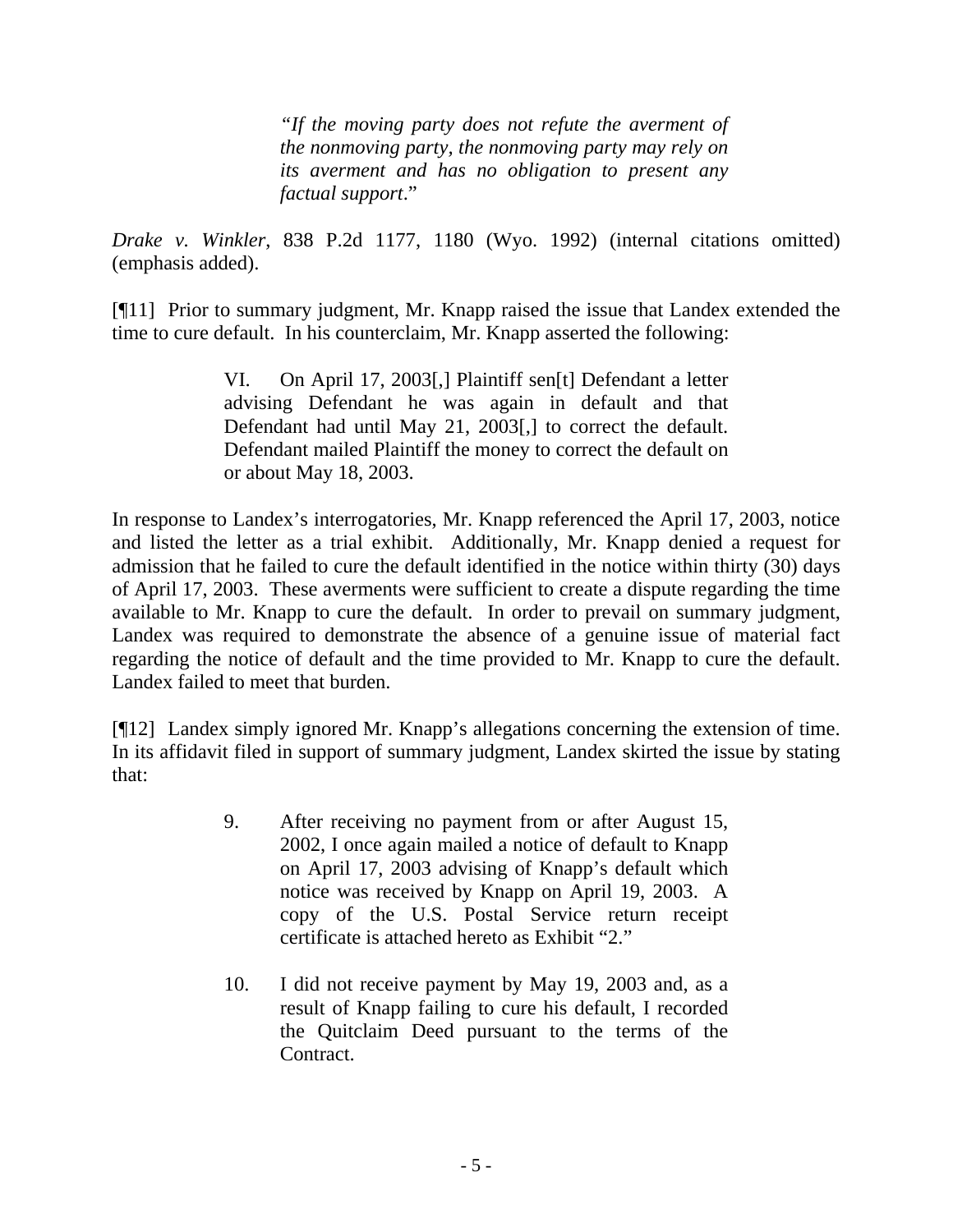Although its claim for relief depended upon the contents of the notice, $4$  and it repeatedly referred to the notice, Landex failed to provide a copy of the notice in support of its motion. This is a glaring omission in light of Mr. Knapp's assertions regarding the contents of the notice and the requirement of W.R.E. 1002 which provides: "To prove the content of a writing, recording, or photograph, the original writing, recording, or photograph is required, except as otherwise provided in these rules or by statute."

[¶13] In granting summary judgment, the district court did not directly address whether a genuine issue of material fact existed regarding the time provided to Mr. Knapp to cure the default. Instead, the district court held that the alleged May 21, 2003, extension of time to cure was void because it was not supported by consideration. The district court erred in reaching such conclusion.

[¶14] The district court apparently applied contract modification principles and determined that any extension of the deadline was ineffective because it was not supported by consideration. We recognize that modification of an agreement is void unless supported by consideration. *See, e.g., [Schlesinger v. Woodcock](http://www.lexis.com/research/xlink?app=00075&view=full&searchtype=get&search=2001+WY+120%2C+P14)*, 2001 WY 120, ¶ [14, 35 P.3d 1232, 1237 \(Wyo. 2001\)](http://www.lexis.com/research/xlink?app=00075&view=full&searchtype=get&search=2001+WY+120%2C+P14) (stating that without valid consideration, the agreement is invalid). However, strict performance of the terms of an agreement may be waived: $5$ 

> "As has been stated, the doctrine is that if, upon the face of a contract, it clearly appears to have been the distinct understanding and agreement of the parties that if a stipulated act was not performed within a specified time certain consequences were to follow; and if default has been made in the performance within the time, a court of equity will give no relief *unless a strict performance was either waived by the party entitled to its benefits* or is excused on some special ground of equitable cognizance."

*[McMurry Oil Co. v. Deucalion Research](http://www.lexis.com/research/xlink?app=00075&view=full&searchtype=get&search=842+P.2d+589)*, 842 P.2d 584, 589 (Wyo. 1992) (emphasis added). We have noted that because forfeitures are not favored, "slight evidence of the . . . intention to relinquish [a] right is sufficient to warrant the finding of waiver." *[Angus](http://www.lexis.com/research/xlink?app=00075&view=full&searchtype=get&search=577+P.2d+650)  Hunt Ranch, Inc. v. Reb, Inc.*[, 577 P.2d 645, 650 \(Wyo. 1978\).](http://www.lexis.com/research/xlink?app=00075&view=full&searchtype=get&search=577+P.2d+650) The issue presented regarding the time to cure was one of waiver, not contract modification. The proper question for determination is whether Landex waived its contractual right to hold Mr.

 $\overline{a}$ 

<span id="page-6-0"></span><sup>&</sup>lt;sup>4</sup> Pursuant to the default provision of the Agreement, Landex was required to provide written notice to Mr. Knapp of the nature and extent of default.

<span id="page-6-1"></span> $5$  "[T]he elements of waiver are (a) existing right; (b) knowledge of that right; and (c) intent to surrender or relinquish it." *[Ramirez v. Metropolitan Life Ins. Co.](http://www.lexis.com/research/xlink?app=00075&view=full&searchtype=get&search=580+P.2d+1138)*, 580 P.2d 1136, 1138 (Wyo. 1978).